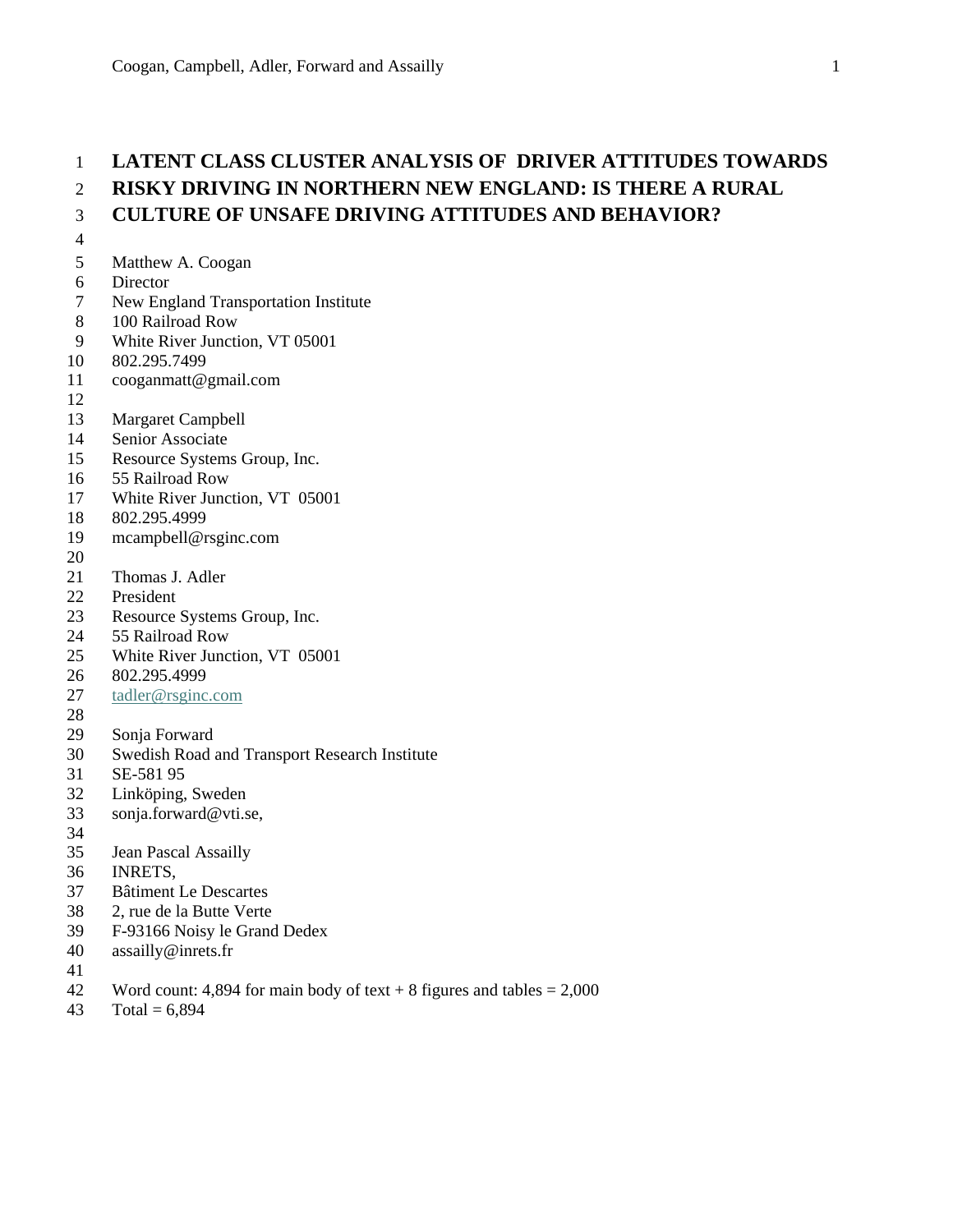# 44 **ABSTRACT**

- 45 The vastly higher rate of highway death experienced by rural residents, compared to urban and suburban
- 46 residents, could be at least partially explained by the presence of a "rural culture" characterized by bad
- 47 attitudes towards dangerous driving behaviors. This paper describes the application of a method of
- 48 behavioral analysis borrowed from the field of market research, designed to apply a statistically-based
- 49 model to the task of segmenting the driving population based on the similarities of drivers' attitude and
- 50 beliefs structures.
- 51 A survey of over 1,000 residents of Maine, New Hampshire, Vermont, New York and
- 52 Massachusetts was conducted to study the driving behaviors and attitudes of New England residents. The
- 53 study explored the frequencies of risky driving behaviors and attitudes to better understand the driving 54 culture of the targeted areas.
- 55 The work described in this paper used latent class cluster analysis to identify segments of the 56 driving population which exhibit distinct patterns of attitudes and behavior. The analysis identified four 57 distinct segments, two of which correspond with extremes of attitudes, behaviors and outcomes and two 58 of which are more nuanced. However, rural residents tend to fall more predominantly in the segments that 59 exhibit the attitudes, behaviors and outcomes associated with safe driving. Thus, the analysis decidedly 60 does not find evidence of a rural culture of unsafe driving. If anything, this study finds the reverse; that is, 61 rural residents tend toward segments that exhibit attitudes and behaviors that support safer driving and
- 62 have better self-reported outcomes.
- 63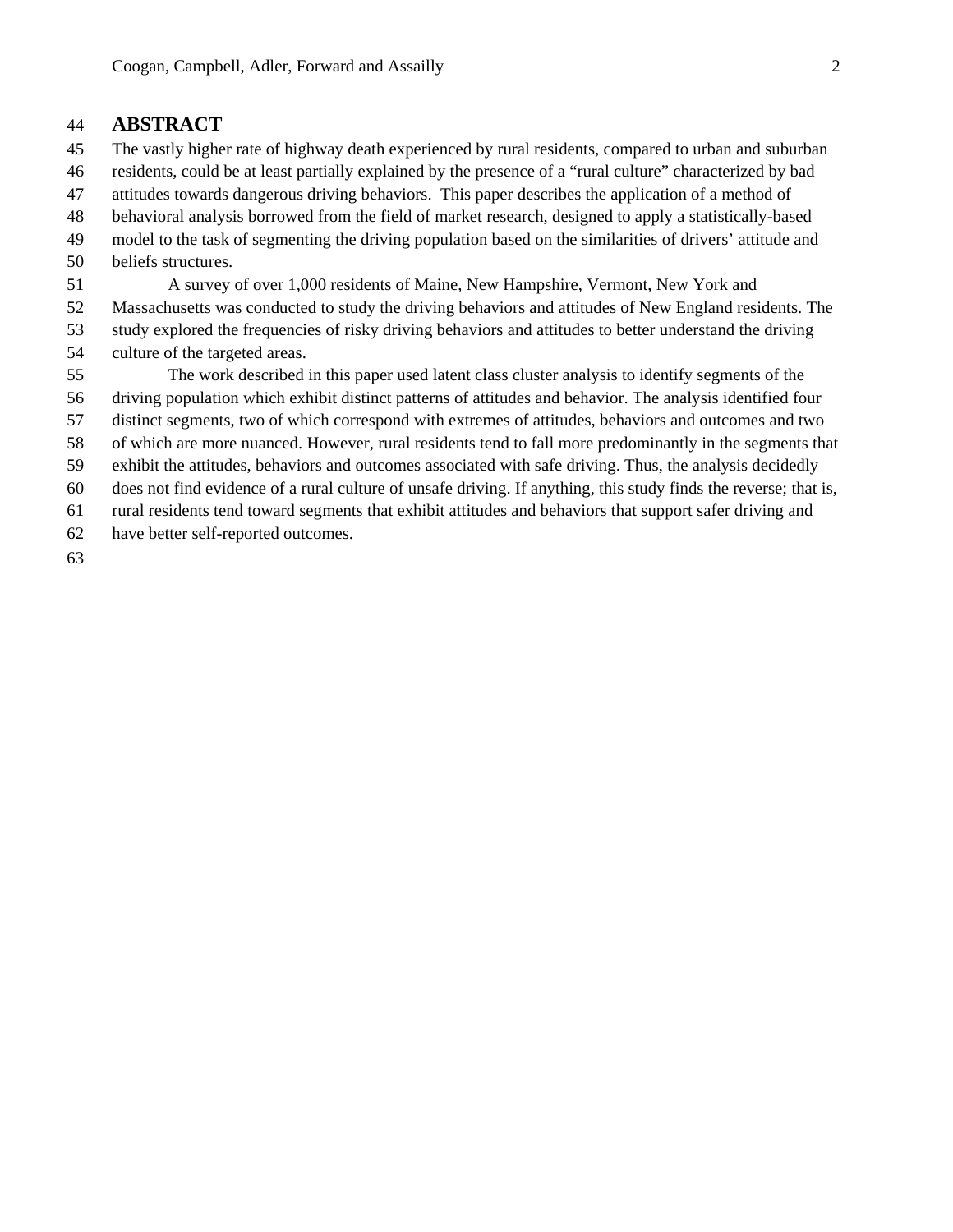# 64 **INTRODUCTION**

### 65 **Background**

66 The question of why people speed, and more generally undertake risky driving behaviors, is a major 67 concern both for those who set public policy, and for those whose lives have been damaged by the harm 68 inflicted by bad driving behaviors. Throughout the world, interventions are being undertaken to lower the 69 rate of mortality on the highways and roadways. In order to create an effective public policy or 70 intervention designed to change behavior, it is critical to first develop a better understanding of why 71 people behave the way they do (*1, 2, 3*). This paper describes the application of a method of behavioral 72 analysis borrowed from the field of market research, designed to apply a statistically-based model to the 73 task of segmenting the driving population based on the similarities of drivers' attitude and beliefs 74 structures.

75 Latent class cluster analysis allows the analyst to create market segments based on the similarities 76 of their attitudes, beliefs and behaviors revealed *post hoc* from the analysis of those variables, rather than 77 segments based on such easily definable *a priori* categories as age, income, education or place of 78 residence *(4)*. The method is in commonly used in a wide variety of market research applications such as 79 developing advertising campaigns targeted to specific market subgroups within the population. Logically, 80 latent class analysis could help to reveal those variables which interact to define the key segments, which 81 in turn can be rank ordered in terms of their propensity to undertake risky driving behavior. Based on 82 established marketing procedures, specific messages could be targeted to the specific market segments

83 revealed.

84 A specific concern addressed by the authors of this paper is the tenable hypothesis that the vastly 85 higher rate of highway death experienced by rural residents, compared to the rate for urban and suburban 86 residents, could be at least partially explained by the presence of a "rural culture" characterized by bad 87 attitudes towards dangerous driving behaviors. The most recent data from the US DOT reports a national 88 death rate for rural areas as 2.4 times that of the rate for urban areas (*5*). Other research on the death rate 89 of young males only shows a ratio of 4:1 when the least dense quintile of residence (rural) is compared 90 with most dense quintile (urban) (*6*).

### 91 **Previous Research**

92 Extensive research has been carried out over the past decades concerning the relationship between

- 93 attitudes/beliefs and actual bad driving behavior. Fortunately, the published literature benefits from
- 94 several comprehensive reviews in the field: highly recommended is "Traffic Psychology Theories:
- 95 towards understanding Driving Behaviour and Safety Efforts", by the Finish researcher Heikki Summala
- 96 *(7)*. Another comprehensive review widely cited is "Behavioral Correlates of Individual Differences in
- 97 Road-Traffic Crash Risk," by Elander, West and French *(8)* which places the present concern with
- 98 attitudinal variables into a wider context of roadway safety research (see pages 288 to 290 for review of
- 99 personality- based theories).
- 100 By comparison with the more generic relationship between attitudes and dangerous driving, the
- 101 analysis of differences between the driving behavior of rural vs. non-rural populations has received a
- 102 relatively small amount of attention until recently in the published literature, given the vast differences in
- 103 the mortality rates between the two groups *(9,10,11,12,13,14).* The literature establishes that the residents
- 104 of rural areas have fewer accidents than non-rural residents, but with higher rates of mortality per
- 105 accident. It follows then, that a set of interventions might be designed to lower the rate of risky driving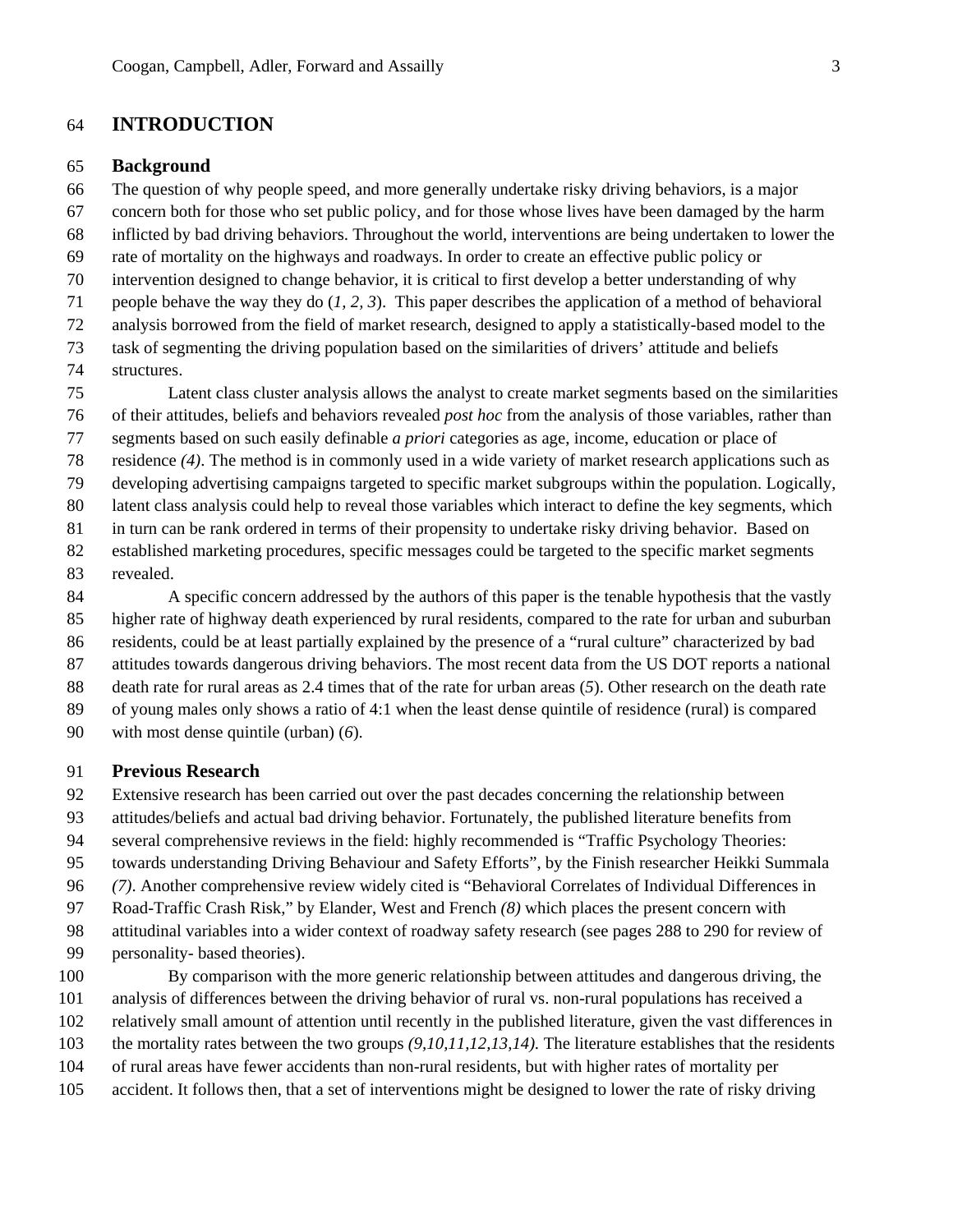106 behaviors, resulting in fewer rural accidents with the intention to lower the overall fatality level associated

- 107 with those accidents. This research is focused on the relationship between attitudes and risky driving
- 108 behaviors, as part of a longer terms research effort to deal with unique characteristics of rural driving
- 109 behaviors.

# 110 **Project Approach and Design**

- 111 The New England Transportation Institute has commenced a multifaceted study of rural transportation
- 112 issues focusing initially on the three northernmost states in New England. A major concern is the
- 113 differences in attitudes towards driving behavior for rural, compared against more urban, population
- 114 segments. In an early stage of the program, research summaries were commissioned with both the VTI,
- 115 based in Sweden, and INRETS, based in France (Assailly, 2007 *(15),* and Forward, 2006 *(16)* for
- 116 examples of the work that was reviewed). Representatives of both institutions came together with NETI
- 117 researchers, and participated in the creation of a survey instrument which could be used to gain early
- 118 insights concerning the possible role of a wide variety of theories current in the field of attitudes affecting
- 119 driving safety. The set of theories to be explored was designed to be inclusive, rather than exhaustive for
- 120 any one given theory. Particular emphasis was given to indicators for theories in applied social
- 121 psychology.

## 122 *Approach*

- 123 In the spring of 2009, NETI worked with Resource Systems Group, Inc. to conduct the NETI Rural
- 124 Safety Study of residents of Maine, New Hampshire, Vermont, New York and Massachusetts. The
- 125 purpose of the survey was to study the driving behaviors and attitudes of New England residents. The
- 126 study explored the frequencies of risky driving behaviors and attitudes to better understand the driving
- 127 culture of the targeted areas.
- 128 Particular importance was placed on understanding the culture of rural, young male drivers, as 129 they are far more likely to be involved in fatal car crashes than their more urban counterparts.
- 130 *Sampling Plan*
- 131 The sampling plan was designed to obtain a representative sample of residents less than 30 years old and 132 those 30 years old or older residing in rural, suburban and urban areas within each of the three states. The
- 133 use of 30 years of age to define the category was designed to capture a sharp peak of accidents at around
- 134 25 years, with a sharp decline over the next years (4). The survey targeted a sample of 1,000 residents
- 135 across Maine, Vermont and New Hampshire; due to difficulty in filling certain low-incidence sub-quota
- 
- 136 cells within this geographic area, some residents from Massachusetts and New York were also surveyed. 137 The 2007 American Community Survey (ACS) data for the states of Maine, New Hampshire, and
- 138 Vermont provided by the U.S. Census Bureau was used to develop the sampling plan. For each state, the
- 139 proportion of the population residing in rural, suburban, and urban areas was determined using the
- 140 "percent rural" statistic provided in the ACS data set. For the sampling plan purposes, zip codes
- 141 identified as being 90 to 100 percent rural were classified as "rural", zip codes identified as 20 to 89
- 142 percent rural were classified as "suburban", and zip codes falling within 0 to 19 percent rural range were
- 143 classified as "urban." The ACS data set also provided the proportion of the population less than 30 years
- 144 old and 30 years old or older and the proportion of men/women in the population.
- 145 Using these sets of proportions (rural/suburban/urban, under 30/30 plus, and gender), target 146 sample numbers were developed, and matched to the sets of zip codes representing rural, suburban and
- 147 urban for each of the three states.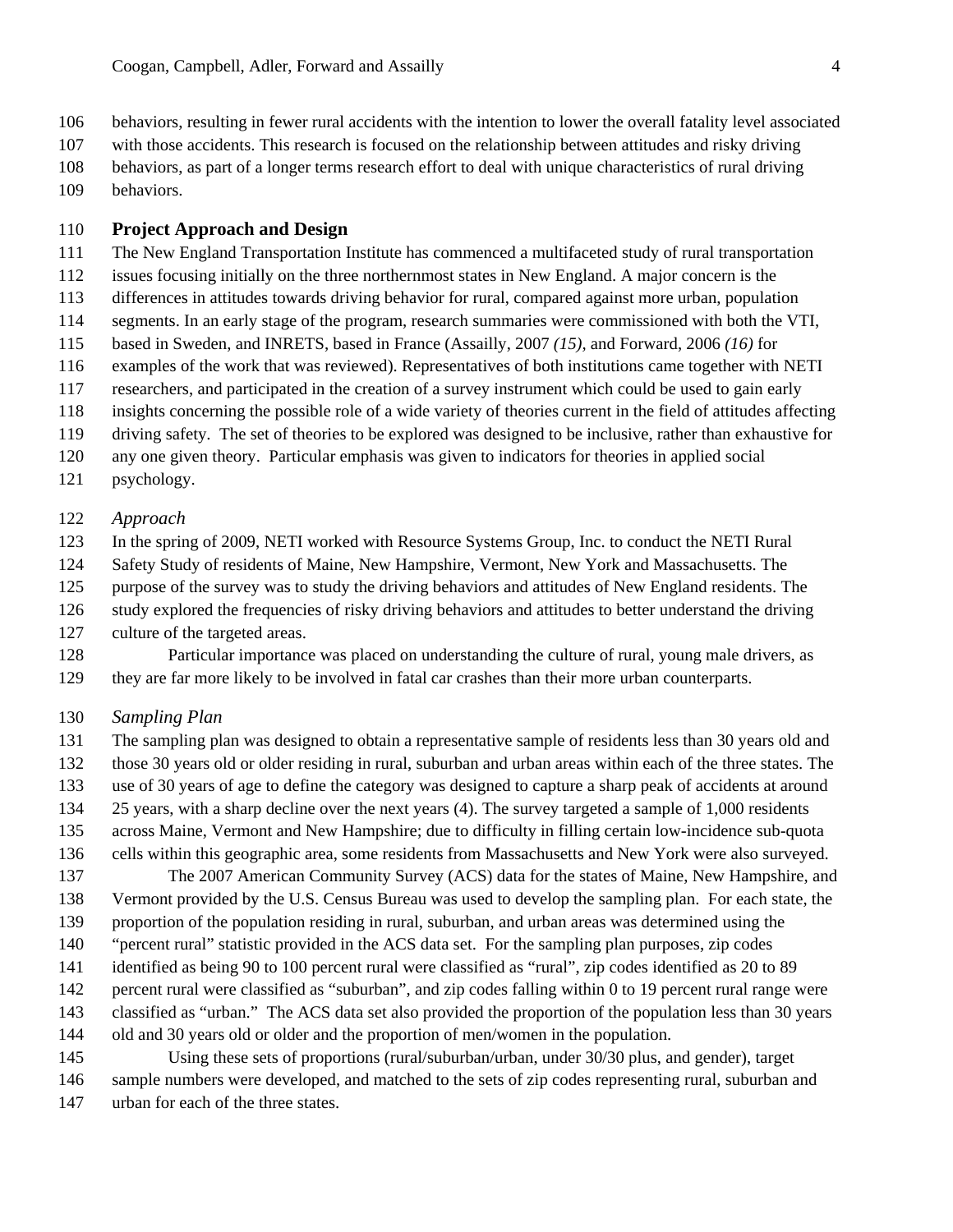- 148 *Survey Administration*
- 149 The survey approach employed an online survey using an internet-based computer-assisted self-interview
- 150 (CASI) technique developed by Resource Systems Group, Inc. Potential respondents received an email
- 151 invitation with a link to the survey and in total, 1,033 online surveys were completed.

#### 152 *Survey Questionnaire*

- 153 A questionnaire was developed to collect data in order to better understand the driving and health habits
- 154 of rural New Englanders. The questionnaire included five sections preceded by a screening section:
- 155 Screening: A series of demographic questions to determine if the respondent qualified for the 156 survey;
- 157 About you and where you live: Questions regarding household characteristics, daily activities and 158 distances to living necessities;
- 159 An imaginary situation: Participants were presented with a common driving situation in a rural 160 town setting and rated the extent to which they agreed with statements regarding the situation;
- 161 Where you live and how you travel: Questions regarding exercise and types of transportation 162 used;
- 163 Another imaginary situation: Participants were presented with a second common driving situation 164 in a rural highway setting and rated the extent to which they agreed to statements regarding the 165 situation; and
- 166 **Thoughts about driving: Participants shared the frequency they engaged in certain driving** 167 behaviors and how they viewed themselves as drivers.
- 168 *Themes explored in the survey*
- 169 The survey instrument was designed to allow for a wide variety of concepts to be explored, both
- 170 individually and in combination. Individual questions were designed to explore the possible roles of:
- 171 Objective norm (The people I like would speed)
- 172 Injunctive norm (The people I like would approve of me speeding)
- 173 **Attitude –Instrumental (Speeding would get me home sooner)**
- 174 Attitude Affective (I would be annoyed to be behind the slow car)
- 175 Denial of risk-general (There is no danger is driving close)
- 176 **Denial of risk- personal (I am a better driver, so there is no danger in my driving close)**
- 177 **Sensation seeking intensity (How often do you do dangerous things, just for fun?)**
- 178 Sensation seeking novelty (I prefer friends who are exciting and unpredictable)
- 179 Social capital (I go to public meetings)
- 180 Antisocial behavior (Take time off from work to have fun)
- 181 Self efficacy (I can usually manage whatever I need to manage)
- 182 Personal norm (I would be ashamed to be pulled over for speeding)
- 183 Self Efficacy/control (I am confident I could speed less if I wanted to)
- 184 I Other rural issues (there is nothing to do here at night)

185 Importantly, individual variables were analyzed separately so they could be clustered with other variables 186 initially assumed to be part of different attitudinal categories.

- 187 To better define dangerous driving behavior, several questions were taken directly from the
- 188 Driver Behaviour Questionnaire (DBQ) *(14)*, and subjected to confirmatory factor analysis. Six variables
- 189 (known in the literature as 'violations') were used in the analysis of behavior which is overtly dangerous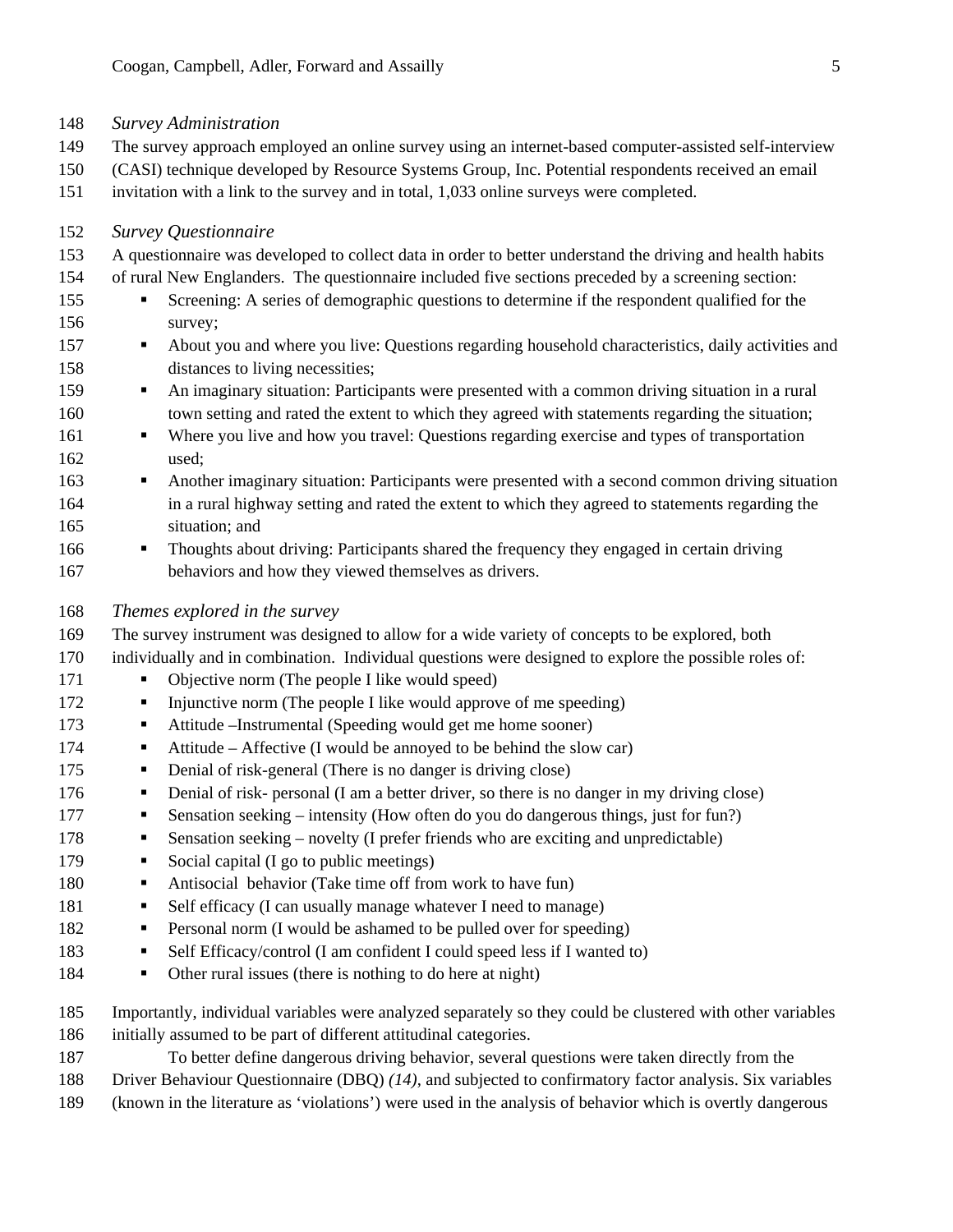- 190 to others. For example, not wearing a seat belt is a negative behavior, but does not form a threat to others.
- 191 In addition, the format of the DBQ was used as often as possible, while recognizing that our set of attitude
- 192 variables was different from those of the original authors of the DBQ. The format for creating a scenario
- 193 for the respondent to react to "It is a clear summer day, and the road is dry…." (Figure 1) was used to the
- 194 maximum extent possible for possible later comparison with other studies utilizing the DBQ *(17).*

#### 195 **FIGURE 1: SCREENSHOT OF DBQ SCENARIO QUESTION IN WEB SURVEY**

#### Imagine that...

You are driving home, alone, on a long two-lane road going through the countryside. It is a sunny, dry afternoon. You have to go through several towns where the speed limit drops to 30 mph. Since you are trying to get home in time for an important dinner with your family and friends, you drive over 45 mph through these towns.

Thinking about the situation above, please respond to each statement below.

|                                                                                                     | Strongly<br>agree |   |         | Neutral |   |                | Strongly<br>disagree |
|-----------------------------------------------------------------------------------------------------|-------------------|---|---------|---------|---|----------------|----------------------|
|                                                                                                     | 7                 | 6 | 5       | 4       | 3 | $\overline{2}$ | 1                    |
| Going faster through the towns makes me feel<br>nervous.                                            | О                 | Ο | О       | О       | О | ∩              | ◯                    |
| Speeding through the towns would allow me to arrive<br>home much sooner.                            | О                 | О | Ο       | $\circ$ | O | О              | О                    |
| It would be easier for me to follow the speed laws if I<br>wasn't so impatient.                     | О                 | Ο | O       | O       | Ο | O              |                      |
| Always restricting myself to the speed limits would be<br>very difficult to do.                     | Ο                 | Ο | Ο       | $\circ$ | Ω | Ο              | Ο                    |
| Driving over 45 mph through the towns would help to<br>get me home in time for dinner.              | Ο                 | Ο | O       | O       | Ο | ்              | ◯                    |
| Going over 45 mph through the towns would make my<br>driving better adjusted to the traffic flow.   | О                 | Ο | O       | O       | Ο | Ο              | Ο                    |
| People who are important to me will drive over 45 mph<br>through such towns in the next two months. | О                 | Ο | О       | O       | О | Ο              | ∩                    |
| I would feel ashamed to be pulled over by the police<br>for speeding through these towns.           | Ο                 | Ο | Ο       | O       | Ο | Ο              | Ο                    |
| These rules make no sense for me, as I am a very<br>precise driver who brakes quickly.              | Ο                 | Ο | Ο       | O       | Ο | ∩              | ∩                    |
| Speeding through the towns increases the chance of<br>me hitting a pedestrian.                      | Ο                 | Ο | $\circ$ | $\circ$ | Ο | Ο              | Ω                    |
| I intend to go through similiar towns at the higher<br>speed in the next two months.                | О                 | Ο | Ο       | О       | Ο | Ο              | Ο                    |
| The people I like to be around would never obey these<br>town speed limits.                         | Ο                 | Ο | O       | Ο       | Ο | Ο              | O                    |
| Next Question                                                                                       |                   |   |         |         |   |                |                      |
|                                                                                                     |                   |   |         |         |   |                |                      |
|                                                                                                     |                   |   | 0%      |         |   | 100%           |                      |

196

# 197 *Early projects in the NETI Rural Safety program*

198 The early analyses from these survey data applied a basic descriptive analysis based on the statistically

199 significant comparison of means, which suggest that; 1) there is no significant culture of bad driving on

200 the part of the rural segment of our sample: and 2) their set of attitudes are far more pro-safety than either

201 their urban or suburban counterparts (*18*). The study team was not entirely satisfied by the results from

202 these standard descriptive analyses comparing rural and urban drivers, thus the team decided to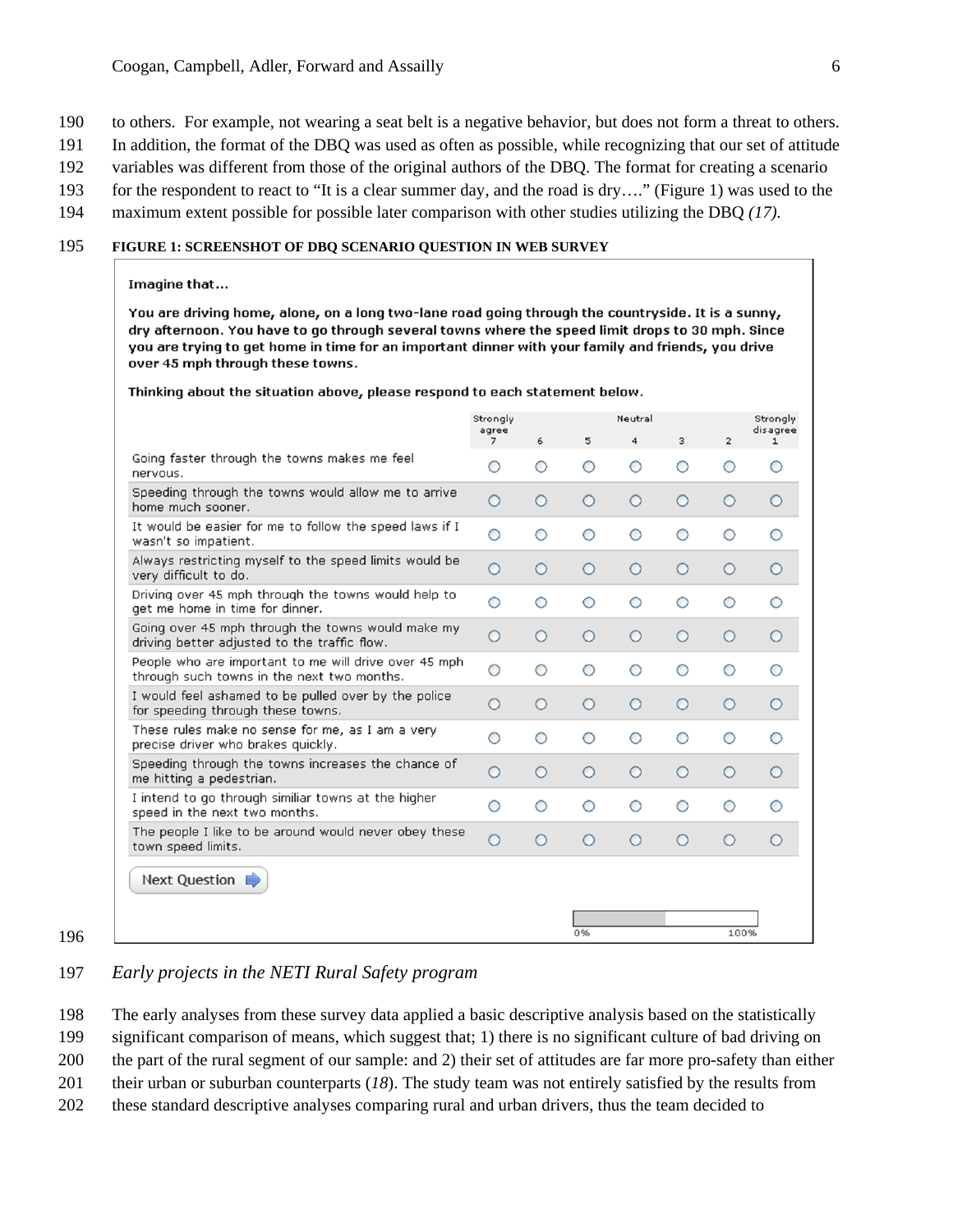203 investigate alternate approaches to analyzing the data that would allow them to explore more nuanced and 204 latent differences between groups that could not be easily parsed via standard analysis methods.

205 In order to better understand attitudes which are associated with dangerous driving behavior, the 206 Rural Safety research program decided to apply two separate approaches. Under the first approach, not 207 covered by this paper, all potential theories were reviewed for inclusion in a structural equation model 208 (SEM) involving the creation of 'latent factors' to explore the interaction of several factors concerning 209 attitudes, and their relationship with the factor representing risky driving behavior *(19)*. The application of 210 the SEM revealed, as expected, that only a small number of attitude-based latent factors were needed to 211 predict risky driving behavior in a model with a satisfactory level of "goodness of fit." The resulting 212 model was then run simultaneously for one urban sample, and one non-urban sample to allow the direct 213 comparison of model parameters. That research method suggested that sensation seeking may be far more 214 relevant for the non-rural group, with a comparatively larger role for denial of risk in the rural group. 215 Concerning the second approach, the study team desired to go beyond the "urban vs. rural" 216 dichotomy, and apply a modeling process which would reveal as accurately as possible how the 217 population might be segmented into the most meaningful and usable market segments. This paper

218 discusses this segmentation approach and the results of this analysis.

# 219 **LATENT CLASS ANALYSIS OF DRIVING ATTITUDES AND BEHAVIORS**

### 220 **Latent Class Technique**

- 221 Previous analyses of the NETI rural safety survey focused on the development of methods which linked 222 attitudes and behavior. Those models were tested for different population segments that were identified *a-*223 *priori* based on characteristics such as age, gender or residence location (rural vs. urban). And, while
- 224 significant differences were found in the models for each of these population segments, differences in
- 225 attitudes and behavior are likely more complex and must instead be explained by multiple factors.
- 226 The analysis described in this paper complements the previous work by identifying segments of 227 the population that emerge post-hoc from patterns of attitudes that are shared by those different groups.
- 228 Latent class modeling assumes that the population can be segmented into a finite number groups, or
- 229 classes, according to some combination of characteristics. The individuals within each of the groups share
- 230 similar characteristics and are dissimilar from those in other groups according to those same
- 231 characteristics. Latent class cluster methods use a statistical model-based approach to determine the
- 232 nature of those groups and the membership of individuals in them based on patterns of the characteristics
- 233 observed in the data, rather than *a priori* as in simpler segmentation approaches. Class membership is
- 234 assumed to be probabilistic so each individual can, in theory, possess characteristics of each class, to
- 235 varying degrees according to their class membership probabilities. Standard statistical tests can be used to
- 236 determine the most appropriate number of segments (clusters) that should be used to classify the
- 237 population according to the characteristics selected for the segmentation. Once the classes are defined, the
- 238 members of those classes can be profiled along with the characteristics used to define the classes as well
- 239 as any other variables that are not used to define the classes.

240 In this study, the latent class modeling was conducted using the set of drivers' attitudes and 241 hypothetical behavioral situations as the basis for defining the classes. Since attitudes affect behavior in 242 some way, understanding the sets of attitudes that correspond to certain patterns of behavior can provide 243 indications of which attitudes must be affected to, in turn, affect behavior.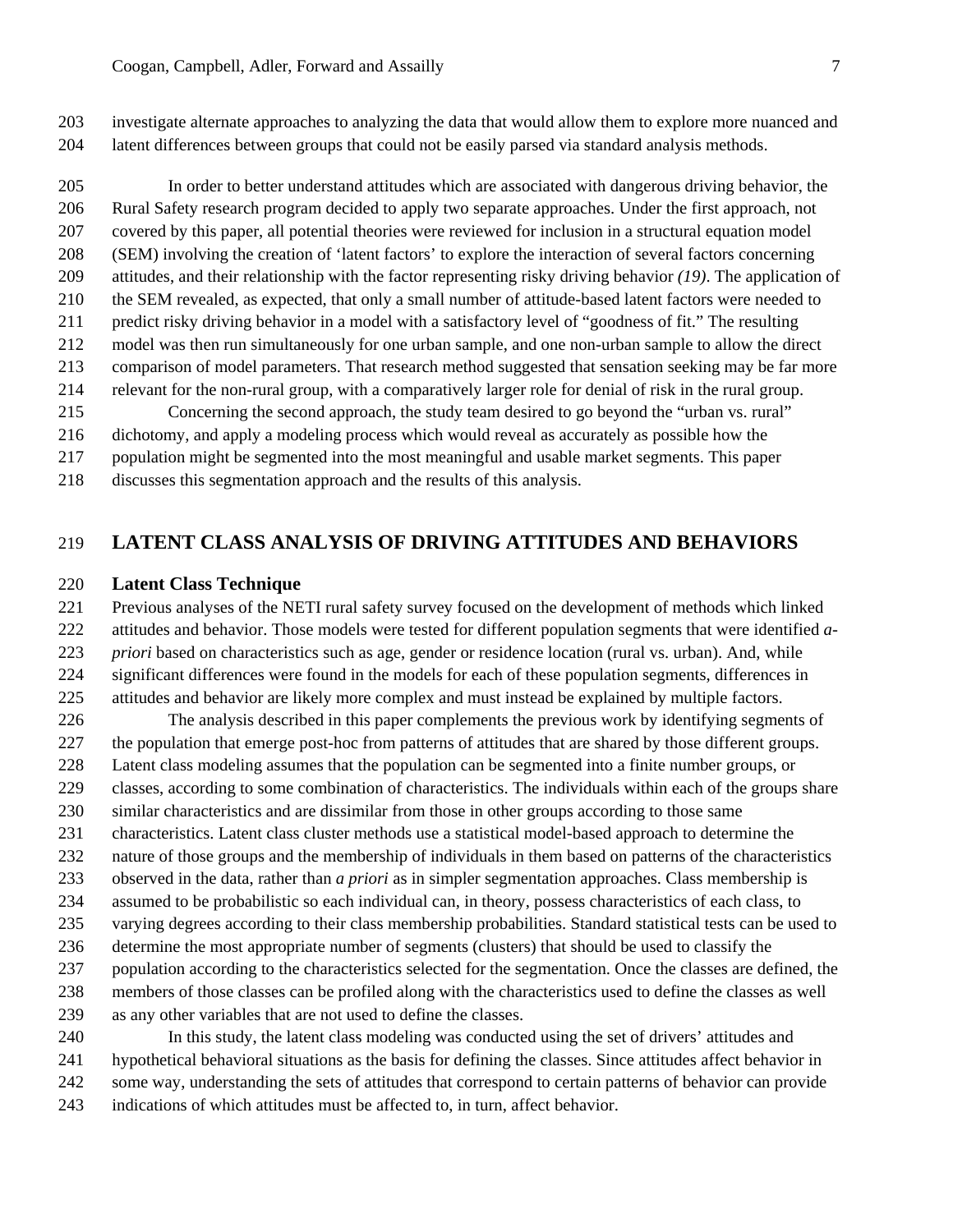- 244 The latent class cluster model described in this paper was estimated using Latent GOLD 4.5. The
- 245 technical documentation for Latent GOLD describes in detail the specification and estimation of latent
- 246 class cluster models (*4*).

## 247 **Latent Class Results**

- 248 The latent class modeling effort is an iterative process, which starts with a large number of variables
- 249 (called "indicators") used in the specification. The large set of variables is narrowed down throughout the
- 250 process and results in a core set of variables that each have significant effects on cluster classification;
- 251 this is determined based on the computed  $\mathbb{R}^2$  of each variable. This value represents the explanatory
- 252 strength of the variable in determining cluster membership. TABLE 1 shows the indicator variables used
- 253 in the final model developed for this analysis, sorted by their associated  $\mathbb{R}^2$  values.

# 254 **TABLE 1: LATENT CLASS MODEL INDICATOR VARIABLES**

| <b>Indicator Variables</b>                                                                           | $\mathbb{R}^2$ |
|------------------------------------------------------------------------------------------------------|----------------|
| Tailgating the car in front of me would increase the chance of having a bad accident                 | 0.42           |
| Disregard the speed limit on a two-lane highway                                                      | 0.38           |
| I am confident that if I wanted to, I could drive within the town speed limits                       | 0.36           |
| I am confident that I could resist the temptation to tailgate if I wanted to                         | 0.36           |
| Go more than 75 mph on an interstate                                                                 | 0.34           |
| I would feel ashamed to be pulled over by the police for tailgating the slow car                     | 0.32           |
| Hurting someone else with my car would scar me for life                                              | 0.32           |
| Disregard the speed limit on a residential road                                                      | 0.31           |
| Go more than 80 mph on an interstate                                                                 | 0.30           |
| I think it's okay to speed if the traffic conditions allow you                                       | 0.29           |
| Speeding through the towns increases the chance of me hitting a pedestrian                           | 0.29           |
| Driving close to the car in front of me would make me nervous                                        | 0.27           |
| Race away from traffic lights with the intention of beating the driver next to you                   | 0.26           |
| I like new and exciting experiences, even if I have to break the rules                               | 0.25           |
| I usually go through towns at the higher speed (over 45 mph)                                         | 0.25           |
| I would feel ashamed to be pulled over by the police for speeding through these towns                | 0.24           |
| There is a good chance the police will pull me over for going over 45 mph in these towns             | 0.23           |
| It is dangerous to drink and drive                                                                   | 0.23           |
| Always restricting myself to the speed limits would be very difficult to do                          | 0.22           |
| I intend to go through similar towns at the higher speed in the next two months                      | 0.22           |
| It is mostly up to me whether or not I drive close to the car in front of me                         | 0.21           |
| How often do you do exciting things, even if they are dangerous?                                     | 0.18           |
| I would feel really annoyed if I had to drive behind such a slow vehicle                             | 0.18           |
| How often do you do dangerous things for fun?                                                        | 0.17           |
| How often have you taken sick time off work when you have something more interesting<br>to $d\rho$ ? | 0.17           |
| The people I like to be around will tailgate a slow car in the next two months                       | 0.17           |

- 255
- 

256 Additionally, other statistics are used to determine the model fit and the optimal number of 257 classes or clusters. This modeling effort resulted in a four-class model which was developed to understand

258 driving attitudes and behaviors.

259 Once the clusters are determined, they can be examined in terms of various demographics and 260 other data in order to better understand the make-up of each cluster. TABLE 2 includes a summary of

- 261 demographic variables and more tangible measures of driving behavior (i.e., the percentage of
- 262 respondents who have received traffic tickets and/or been in a car crash).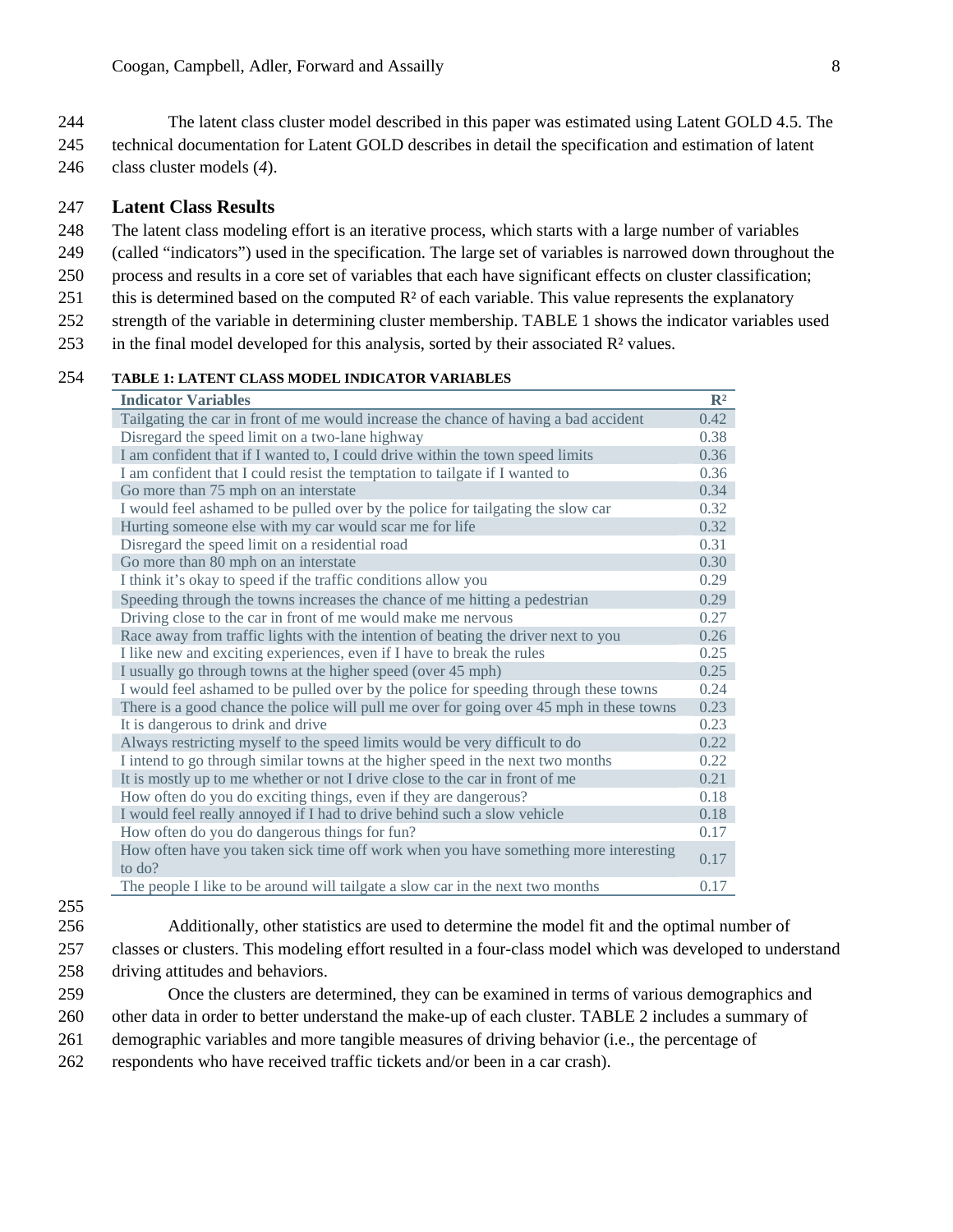|                  | $%$ of |               |         | % with one or | $\%$ with one or |
|------------------|--------|---------------|---------|---------------|------------------|
| <b>Cluster</b>   | sample | Geography     | Age     | more tickets  | more crashes     |
| <b>Cluster 1</b> | 48%    | More rural    | Older   | 39%           | 20%              |
| <b>Cluster 2</b> | 28%    | More rural    | Mix     | 47%           | 27%              |
| <b>Cluster 3</b> | 16%    | More urban    | Younger | 42%           | 23%              |
| <b>Cluster 4</b> | 9%     | More suburban | Younger | 60%           | 37%              |

#### 263 **TABLE 2: SUMMARY OF DEMOGRAPHICS BY CLUSTER**

264

265 Cluster 1 is the least likely to have received a traffic ticket (39%) or be in a crash (20%) and 266 Cluster 4 is the most likely (60% and 37%, respectively), suggesting that attitudes about driving manifest

267 in measurable driving outcomes (tickets and crashes). If risky attitudes about driving could be altered,

268 perhaps this would lead to safer driving.

269 Clear differences can be seen between the clusters when examining the density of the area where 270 they live (FIGURE 1 1). Roughly half of those in Cluster 1 and 2 live in a rural area, while nearly half of

271 Cluster 3 lives in an urban environment. Cluster 4 is *least rural* of the four clusters, and the most

272 suburban, with a third of those in this cluster living in the suburbs. Importantly, the more rural clusters are

273 *less* likely to participate in risky driving behaviors, which reinforces the conclusions of earlier work

274 utilizing this dataset, as well as the reported work of others (see AAA Safety Foundation*, (20) and* 

275 *Rackauskus (11)*). Comparing the clusters in the present analysis, some of this may be due, in part, to the

276 fact that they tend to be older than the Cluster 3 and 4.

# 35% 31% 32% 46% 39% 19% 17% 19% 18% 33% 46% 52% 48% 35% 28% 0% 25% 50% 75% 100% Average Cluster 1 Cluster 2 Cluster 3 Cluster 4 **Residence Area Type by Cluster** Rural ■Suburban Urban

277 **FIGURE 1: RESIDENCE AREA TYPE BY CLUSTER** 

278 279

280 *Observations by groups of key variables* 

281 Each of the four clusters was reviewed in terms of the percent of members of each cluster that 282 agreed with key attitude statements in several areas, three of which are reported here: a) Acceptance of 283 Danger /Feeling of Shame, b) Self control/Self efficacy; and, c) Sensation Seeking. Each cluster was then 284 reviewed in terms of bad driving habits, number of tickets received, and number of crashes experienced. 285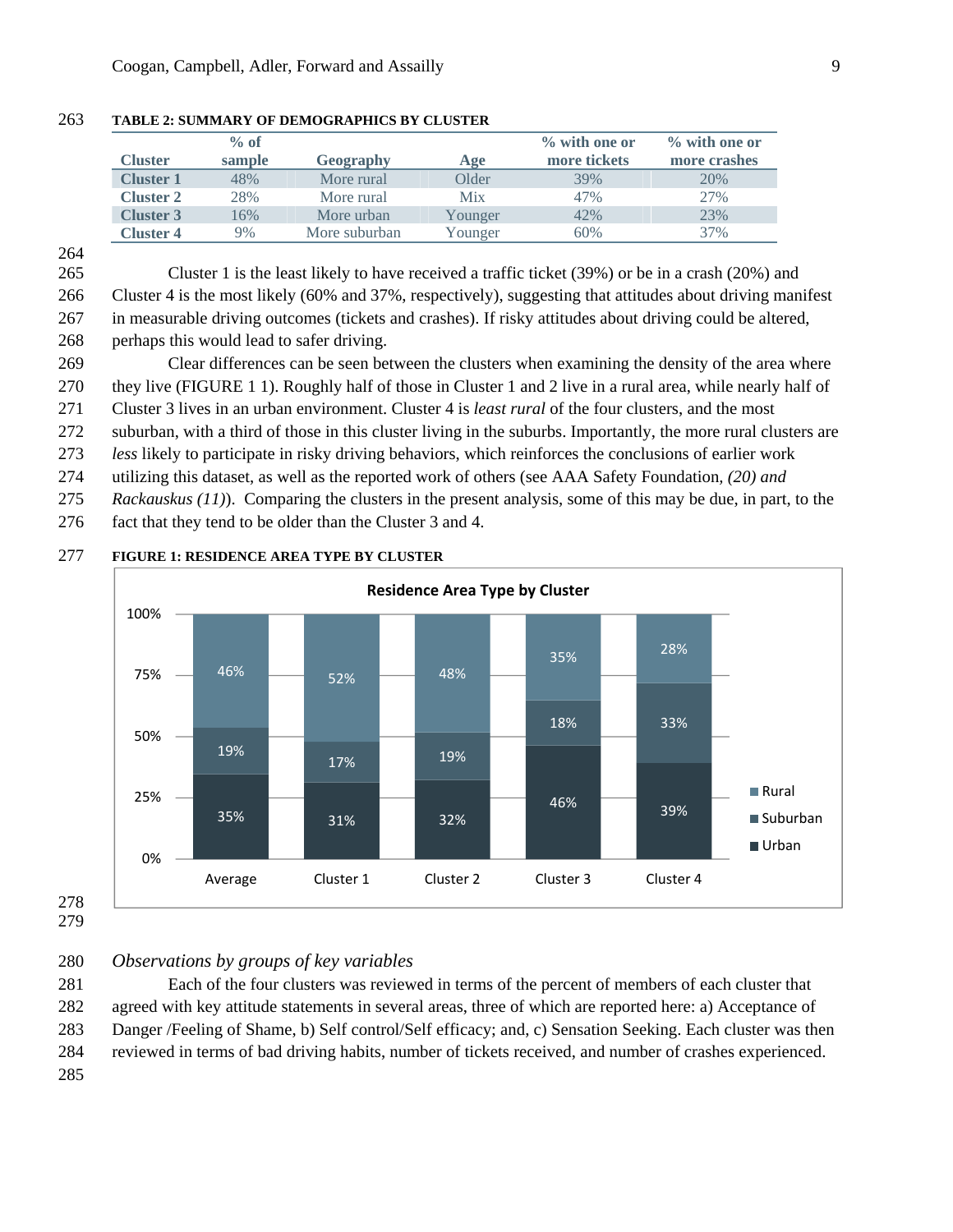## 286 **FIGURE 2: ACCEPTANCE OF DANGER/FEELING OF SHAME**



287 288

289 Cluster 1 strongly identifies with the attitude statements involving acceptance of dangers and 290 responsibilities for their actions. Cluster 2 and 4 are also concerned when there is a chance they could hurt 291 someone else; however they are not as concerned about what others think. Cluster 3 does not recognize 292 that their driving could hurt others and does not accept the concept of shame for these behaviors.

293



#### 294 **FIGURE 3: SELF CONTROL/SELF EFFICACY**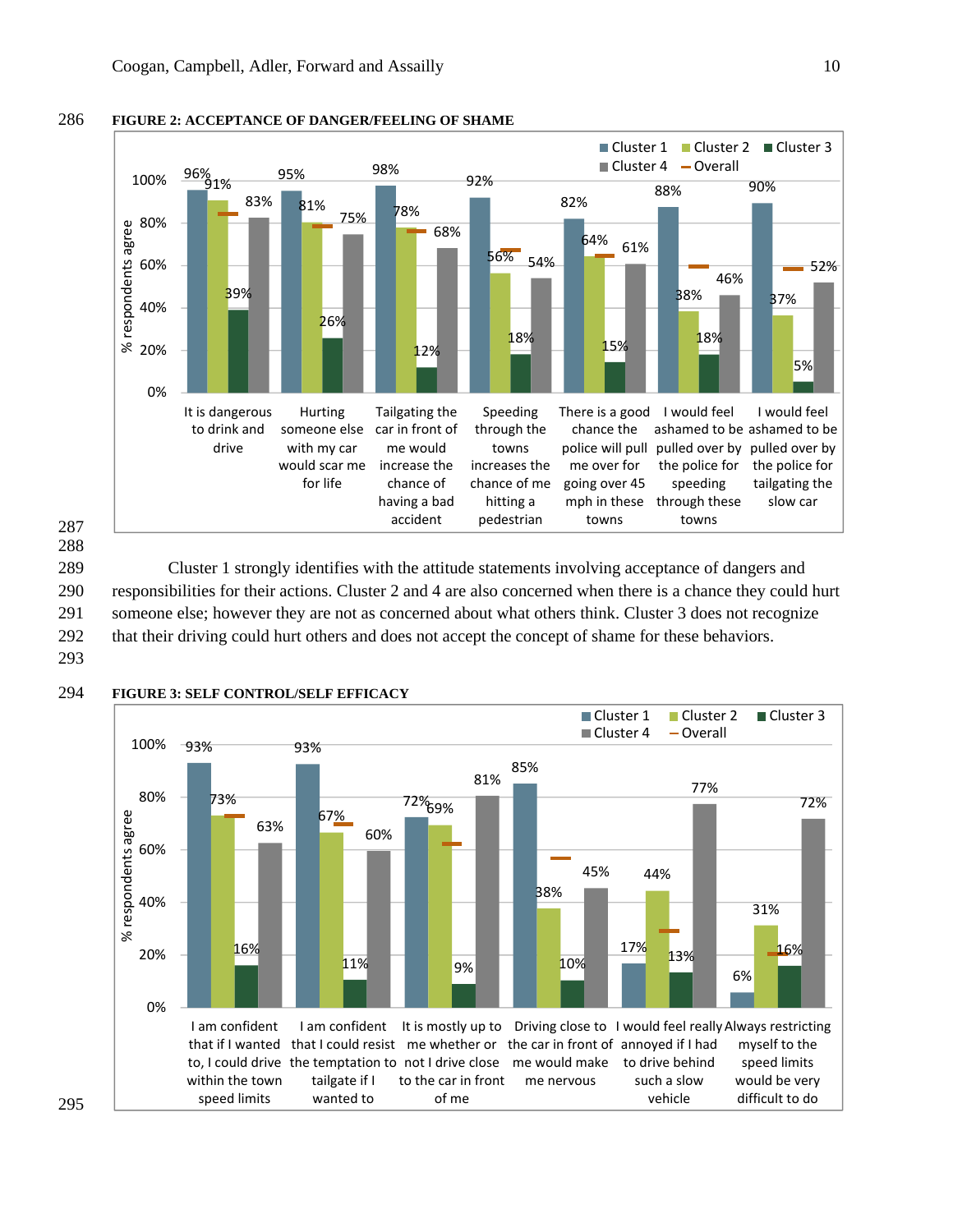# 296

297 Cluster 1 members believe they can control their actions and resist temptation*.* Cluster 2 believes 298 they can control their behavior, though to a lesser extent; but they are more likely to feel annoyed by slow 299 drivers*.* Cluster 4 is less likely to believe they can control their actions and resist temptation—despite 300 realizing their driving could hurt others*.* Cluster 3 is the least likely to feel they have control over a 301 potential change in their behavior, consistent with their lack of belief that there really is a problem.



## 302 **FIGURE 4: SENSATION SEEKING**

303 304

305 From the four indicators we utilized, it is clear that membership in Cluster 4 is very much 306 influenced by propensity towards sensation seeking. From the point of view of attitudes and personality, 307 sensation seekers appear in Cluster 4. The importance of this becomes more clear in the next graph which 308 shows the relationship of Cluster 4 membership to risky driving behavior (the questions used in the 309 survey instrument concerning Sensation Seeking were influenced by a key paper on how to collect this 310 information on a cost effective basis*, Stevenson, et al.* (21)).

311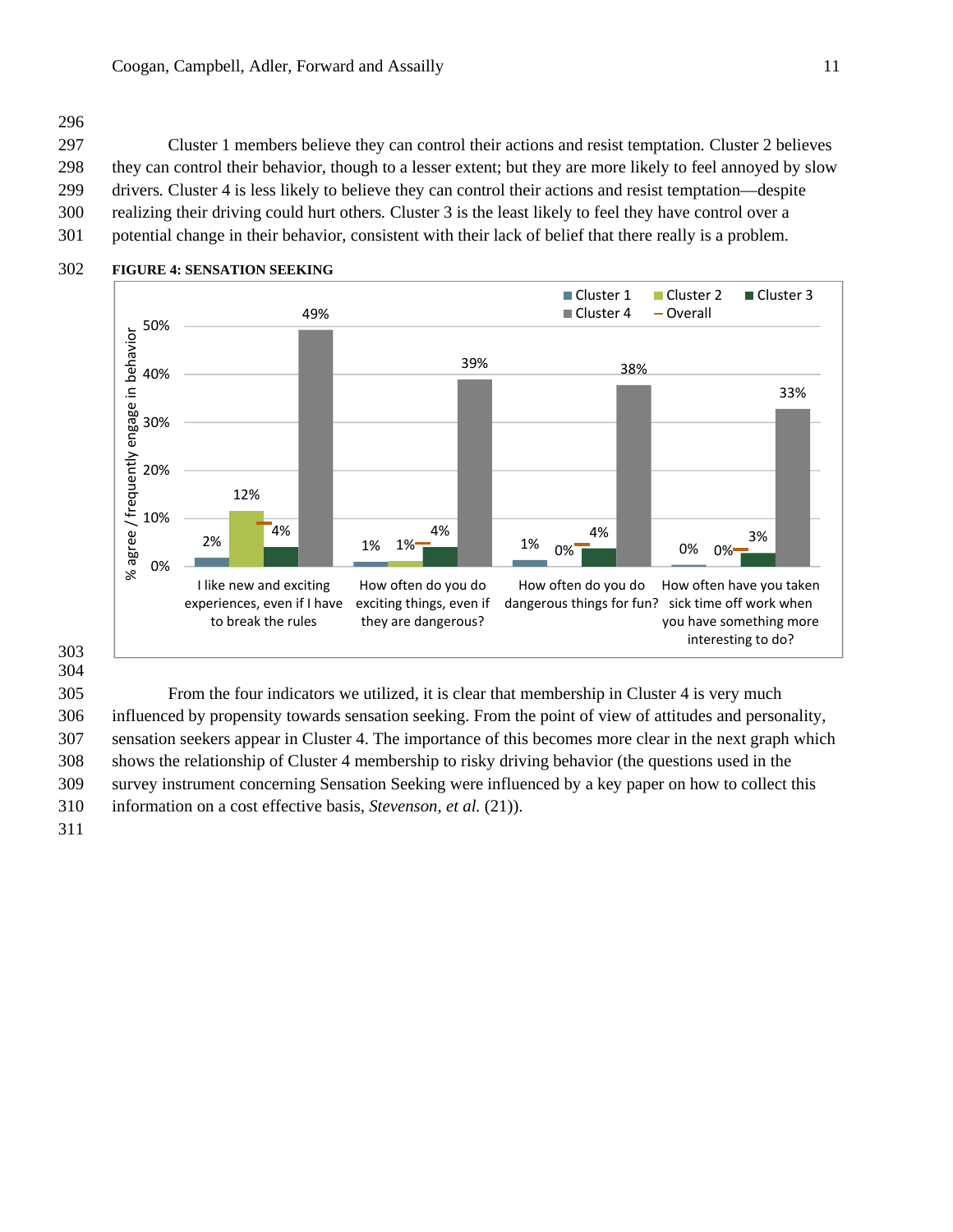

313 314

## 312 **FIGURE 5: RISKY DRIVING BEHAVIOR**



## 315 *Risky Driving Behaviors, Number of Tickets and Crashes*

316 As expected based on the attitudinal variables, Cluster 1 is the most law abiding group, with only 30% of 317 the members report receiving traffic tickets, with almost no member reporting a risky behavior. It is 318 perhaps surprising that Cluster 3, with their denial of risk and refusal to report shame, emerges as slightly 319 better in terms of the number of tickets received than does Cluster 2. Cluster 4 emerges as expected as the 320 least law abiding group, with 47% reporting having received at least one ticket while fully two thirds

321 reported at least one act of risky behavior.

322 This group ranking remains unchanged when observing the number of crashes, with only 20% of 323 Cluster 1 reporting any crashes and 23% of Cluster 3. With 27% of Cluster 2, and 37% of Cluster 4 324 reporting crashes, the position of Cluster 4 as the most dangerous group on the road is reinforced.

#### 325 *Summary of Clusters*

326 Cluster 1 tends to identify with the statements regarding acceptance of danger, self control and being 327 safety conscious; they are not sensation seekers and do not engage in risky driving behaviors. This cluster 328 is more rural than the other clusters. Members tend to be older than the other clusters, with a mean age of 329 46 years old, which may also contribute to this group being safer drivers. As one would expect from the 330 attitudes held by this group, they have much safer driving behavior—receiving the lowest number of 331 traffic tickets and being less likely to be in a car crash.

332 Cluster 2 is aware of the risks associated with driving, but less likely to be ashamed if they are 333 caught participating in risky behavior. They feel they can control their behavior at times, though to a 334 lesser extent than Cluster 1. This group generally does not engage in risky driving behaviors as a default, 335 though they can be driven to when outside factors (e.g., slow drivers) incite them to. Similarly, while they

336 are less likely to report that "people they like" will tailgate a car than the problematic Cluster 4, they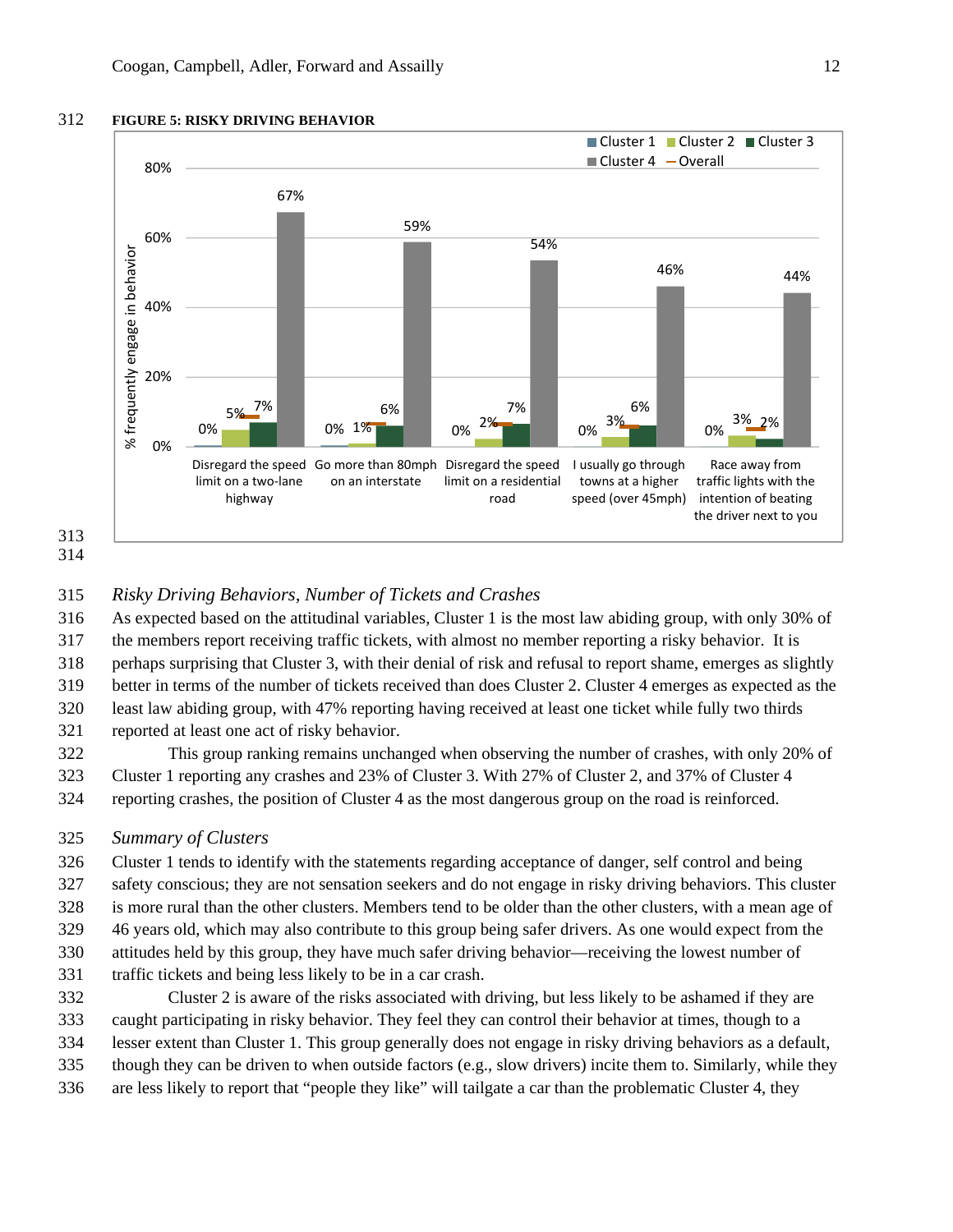- 337 report doing so at a rate twice that of Cluster 1 or 3. Cluster 2 is younger than Cluster 1, with a mean age
- 338 of 37 years old, and contains people from a mix of urban, suburban, and rural areas.
- 339 Cluster 3 simply denies the existence of risk and danger in driving, and seems to have no interest 340 in forming feelings of confidence that they *could* change their behavior. But, in evident contradiction to 341 this pattern, they don't feel inclined to participate in risky driving habits. The mean age for this cluster is 342 31 years old, making these respondents younger than the previous clusters. This group is the most urban 343 of the clusters, with 46% living in an urban environment.
- 344 Respondents in Cluster 4 tend to be sensation seekers and are the most likely group to participate 345 in risky driving behaviors. They seem to acknowledge the dangers associated with risky driving, though 346 sensation seeking appears to be a stronger driver of behavior. This problematic group is the least rural, 347 and the most suburban. Like Cluster 3, this cluster tends to be younger, with a mean age of 30 years old; 348 they are also the most likely to have received a ticket or been in a crash, which is consistent with their
- 349 attitudes about driving and safety.

# 350 **CONCLUSIONS**

351 Latent class cluster analysis, along with other methodologies, such as Structural Equations Modeling, can 352 be used to better understand drivers' attitudes that affect their driving behaviors. Results can be used to 353 better target safety messaging to the various groups of risky drivers—appealing to their sense of self 354 control, redirecting sensation seeking, or informing them of the risks of their driving behaviors.

355 The work described in this paper used latent class cluster analysis to identify segments of the 356 driving population which exhibit distinct patterns of attitudes and behavior. As might be expected, the 357 two extremes are represented in distinct segments: one which has attitudes and behavior supporting safe 358 driving and the other whose attitudes and behavior suggest unsafe driving with correspondingly 359 unfavorable outcomes (number of speeding tickets and number of crashes). And, as expected, the former 360 is a much larger fraction of the population (almost half of the total), while the later is a much smaller 361 portion (less than 10%). There are, however, two intermediate and more nuanced segments whose 362 attitudes and behaviors could potentially be affected positively by campaigns focused on the elements that 363 drive their behavior – for example, for Cluster 2, focusing on the specific events that incite them to react 364 unsafely in certain circumstances and for Cluster 3, providing evidence of the dangers of unsafe driving 365 habits.

366 The primary purpose of this work was to determine whether there are significant differences in 367 attitudes and behavior among rural residents that could contribute to the higher crash and fatality rates on 368 rural roads. Any conclusions should be couched within the context of the study that was conducted here, 369 including the fact that it covers only residents of northern New England and that the behaviors and 370 outcomes are self-reported. Clearly, an intervention that is based on a solid understanding of the attitudes 371 and beliefs of the rural driver could logically have the effect of lowering the accident rate, resulting with 372 fewer overall rural accidents, with their concomitant high propensity to result in fatalities.

373 However, the analysis has not found consistent evidence of an overall rural culture of unsafe 374 driving attitudes and behavior. If anything, this study finds the reverse; that is, rural residents in northern 375 New England tend toward the segments that exhibit attitudes and behaviors that support safer driving and 376 have better self-reported outcomes. This suggests that the overall worse outcomes on rural roads could

377 come from the characteristics of those roads (e.g., predominance of 2-lane roads without access control)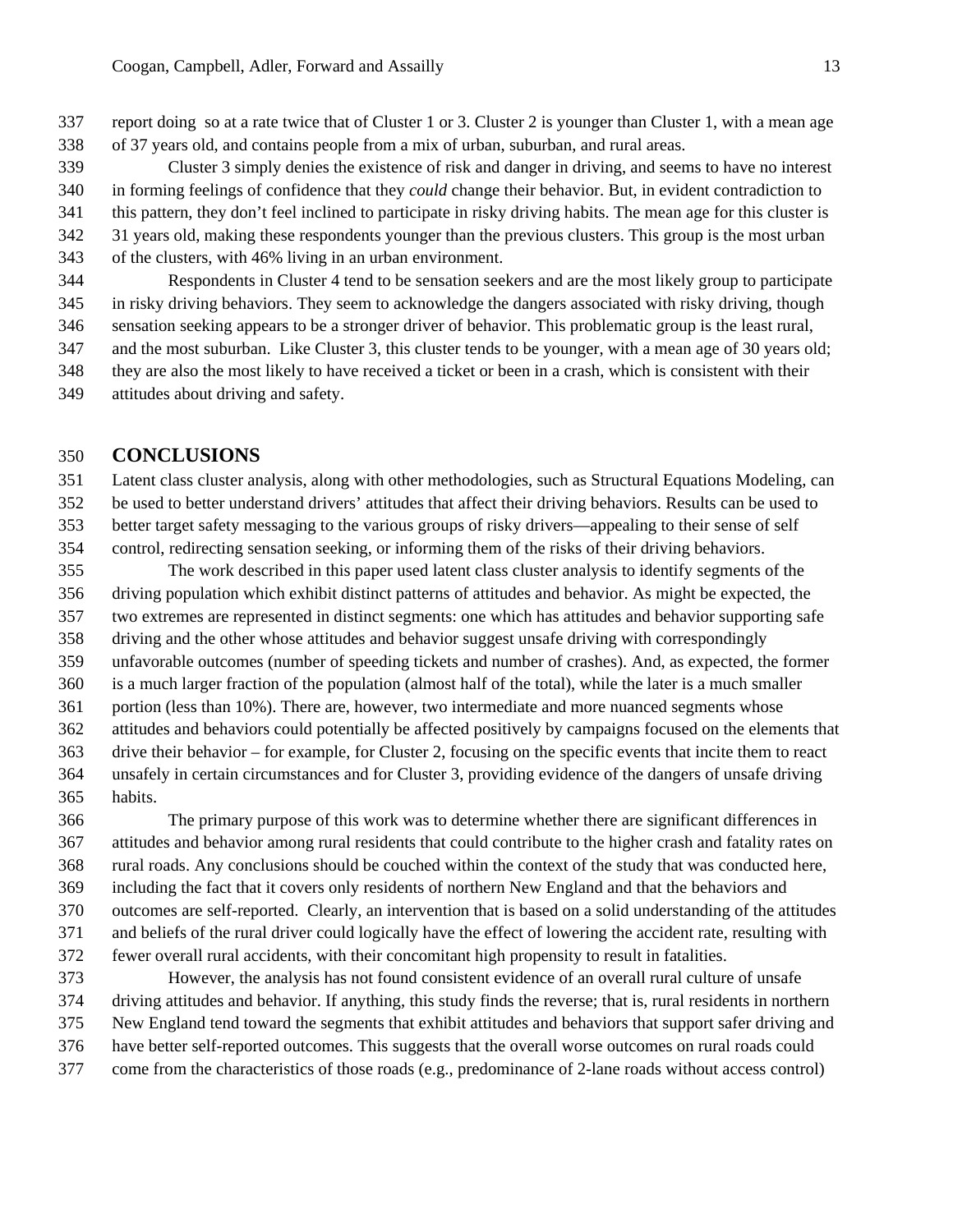- 378 and from use of those roads by residents of other areas but is unlikely to be due to a culture among these
- 379 rural residents of unsafe driving behavior.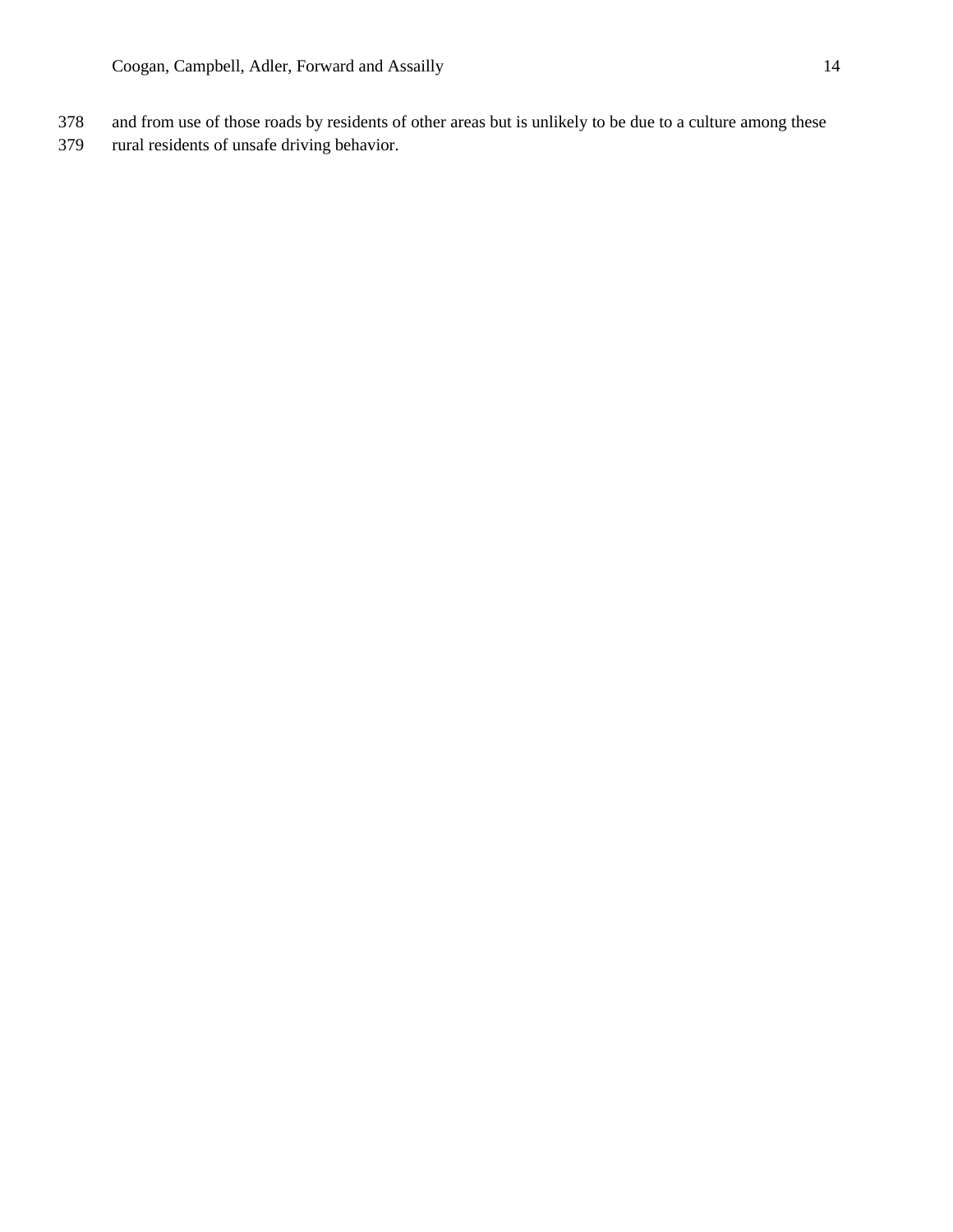# 380 **REFERENCES**

- 381 1. Warner and Aberg, "Why do drivers speed?" in *Traffic & Transport Psychology, Theory and*  382 *Application*, ed, G. Underwood, Elsevier, 2005
- 383
- 384 2. Intention to Commit Driving Violations: An Application of the Theory of Planned Behavior
- 385 Dianne Parker, Antony S. R. Manstead, Stephen G. Stradling, James T. Reason and James S. Baxter 386 Journal of Applied Psychology February 1992 Vol. 77, No. 1, 94-101
- 387
- 388 3. Parker D., Manstead, ASR, Stradling, SG, & Reason, JT (1992). Determinants of intention to commit 389 driving violations. Accident Analysis and Prevention, 24, 117–131.
- 391 4. Vermunt J K., and Magidson, J. *Technical Guide for Latent GOLD 4.0: Basic and Advanced.* Statistical 392 Innovations, Inc., Belmont, MA, 2005.
- 393

390

- 394 5. Traffic Safety Facts, DOT HS 810 812, (Updated March 2008) Rural/Urban Comparison ("The fatality 395 rate per 100 million vehicle miles traveled was 2.4 times higher in rural areas than in urban areas (2.25 396 and 0.93 respectively)."
- 397
- 398 6. Analysis undertaken for NETI by SmartMobility, Inc., Norwich, VT included in *Final Report to the*  399 *Federal Highway Administration, Volume Two: Safety and Information* (page 2) describing grant 400 activities conducted under contract DTF61-06-G-00008 with the New England Transportation Institute,
- 401 available at www.newenglandtransportationinstitute.com
- 402 403 7. Summala H, "Traffic Psychology Theories: towards understanding Driving Behaviour and Safety 404 Efforts," in *Traffic & Transport Psychology, Theory and Application*, ed, G. Underwood, Elsevier, 2005 405
- 406 8. Elander J, West R, and French D, "Behavioral Correlates of Individual Differences in Road-Traffic 407 Crash Risk: An Examination of Methods and Findings" in Psychological Bulletin 1993. Vol. 113. No. 2, 408 279-294
- 409
- 410 9. Ward NJ, "The culture of traffic safety in rural America," AAA Foundation for Traffic Safety, 2007 411 AAA Foundation for Traffic Safety
- 412
- 413 10. Stevenson MR, Palamara P. "Behavioural factors as predictors of motor vehicle crashes: differentials 414 between young urban and rural drivers" N Z J Public Health. 2001 Jun;25(3):245-9.
- 415
- 416 11. Rakauskas ME, Ward NJ, Susan Gerberich . Identification of differences between rural and urban 417 safety cultures, Accident Analysis, and Prevention 2009;41;931-7
- 418
- 419 12. Zwerling C, Peek-Asa C, Whitten PS, Choi SW, Sprince NL, Jones MP. Fatal motor vehicle crashes 420 in rural and urban areas; decomposing rates into contributing factors. Injury Prevention 2005; 11;24-8
- 421
- 422 13. Blatt, J, Furman SM. Residence location of drivers involved in fatal crashes. Accident Analysis, and 423 Prevention 1998;30:705-11